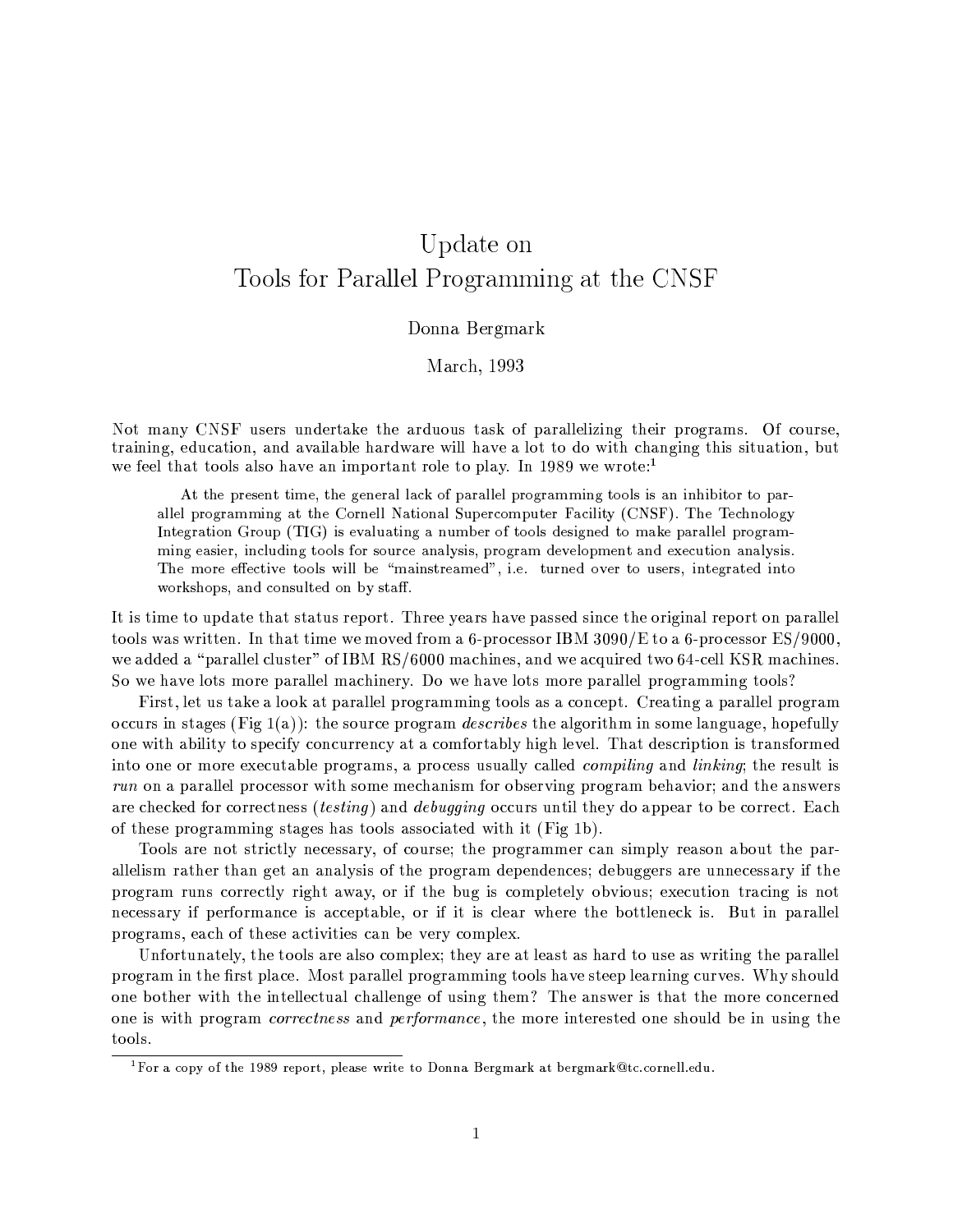

(a) The Stages of Programming (b) Tools for Parallel Programming

Figure 1: Stages of Parallel Programming

At the same time, tool developers must be absolutely dedicated to making their tools accurate and robust, and they must strive to give helpful information and not just obscure data. Unfortunately there are many counter-examples: debuggers that crash the system, source analyzers that generate incorrect programs; preprocessors that "pessimize" code; timers too imprecise for supercomputers; profilers that fail as soon as they are run with a parallel program. Improving this situation is our overall motivating concern as we collect, evaluate, and deploy parallel programming tools at the CNSF.

The major section of this paper is Tools for Parallel Programming, which is divided into 12 categories. Each category is summarized in pretty much the same way as in 1989, and then new status and prospects are discussed. The paper concludes with some comments on hybrid program development systems and the workstation environment. Appendix I contains a table of all the tools (divided into 12 categories). Appendix II lists acronyms, names, and institutions.

Summarized below, for each category of tool, is how the tool is used for parallel programming, what we have in-house, what we need, and what we are looking at. The careful reader will find that in some areas, such as parallel debuggers, impressive progress has been made; other areas, such as locality analysis, have lagged behind. Again, if you see an acronym that you don't understand, please refer to Appendix II.

### Tools for Parallel Programming

#### $\perp$ Languages

When Fortran and C were invented, parallelism at the application level for scientific programming did not exist. Although many research languages have since been developed that encompass many aspects of parallel programming, scientific computing is still done largely in Fortran. Thus Fortran (and C) had to be extended by new language features in order to support parallelism. There has been a surprising amount of activity in parallel language development over the last three years, and we at the CNSF are reaping the benefit of some of this work. New features include syntax recognized directly by the compiler, automatic parallelization by the compiler, source-to-source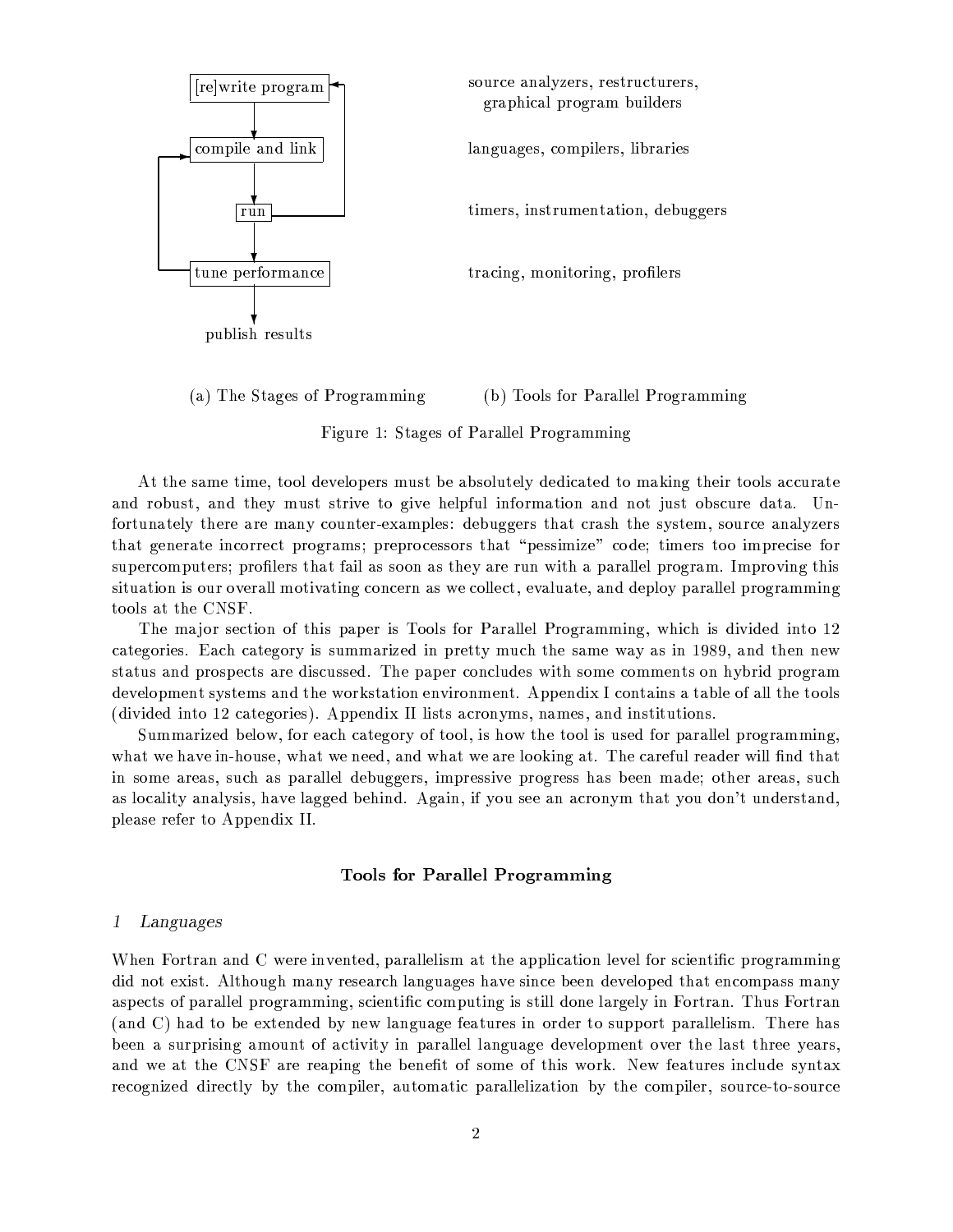translation (prior to compilation), directives and run-time libraries.

Current Status. The early PRPQ languages from IBM (PF and CF), and SCHEDULE from Argonne, are gone. In their place is a diversity of parallel languages to go along with the increased number of parallel processing platforms.

**The cluster.** PVM from Oak Ridge is currently the main choice for parallel programming on the cluster. The PVM library includes routines that support multiple copies of executables, all communicating via message passing, across several machines. While it is free and has few entry points, it has all the difficulties inherent in message-passing programming. Alternatives exist (Linda, Express) but they are not yet generally available on the cluster. We did look at P4 but decided not to pursue it further for various reasons.

**KSR1.** There is a single Fortran compiler on the KSR machines to handle both serial and parallel programs, called KSR Fortran. Parallelism is supported by directives and by library calls, and the flavor is reminiscent of the X3H5 standard for shared-memory parallelism. It is particularly rich in high-level directives. Also available on the KSR is tegmsg, based on sockets. It implements message passing between simultaneously running Unix processes. PVM has been ported to the KSR, but it uses network message passing. We hope for a more efficient version in the future, which is based on communications via shared memory.

**IBM mainframe.** IBM has succeeded in reducing the number of its parallel Fortran dialects to one: VS FORTRAN, called APF in parallel AIX. APF follows the emerging X3H5 language standard and allows one to run multiple threads of execution in a single PAIX virtual machine.

Under Evaluation: Fortran 90 (F90) has become a standard, the X3H5 (PCF) standards effort is still in progress, and a new standards effort, High Performance Fortran, has come to the fore. HPF is based on F90 and it is oriented towards data parallel programming. We are tracking this closely since we feel it will become quite important for scalable parallel computing. In any case, we will see F90 gradually becoming available during the coming year. We will be evaluating Express, and probably Linda, for the cluster.

### Graphical Program Development Tools  $\overline{2}$

Graphical tools are far more important for parallel programming than for serial, because parallel programs have many blocks of sequential code that could run concurrently and there must be ways to depict interactions among them. Graphical tools allow the programmer to deal more effectively with the complexity involved in concurrent activity.

*Current Status.* There has been healthy growth in visual programming tools in the graphics world (AVS, Data Explorer and SGI Explorer) but the programs specified by them do not usually really run in parallel. These systems do, however, capture the user interface required for graphical program development.

*Under Evaluation:* While no known graphical tools presently exist for preparing parallel C or Fortran programs, HeNCE targets PVM systems and includes a tool called "build", which lets you construct a program graph, from which a PVM program can be generated.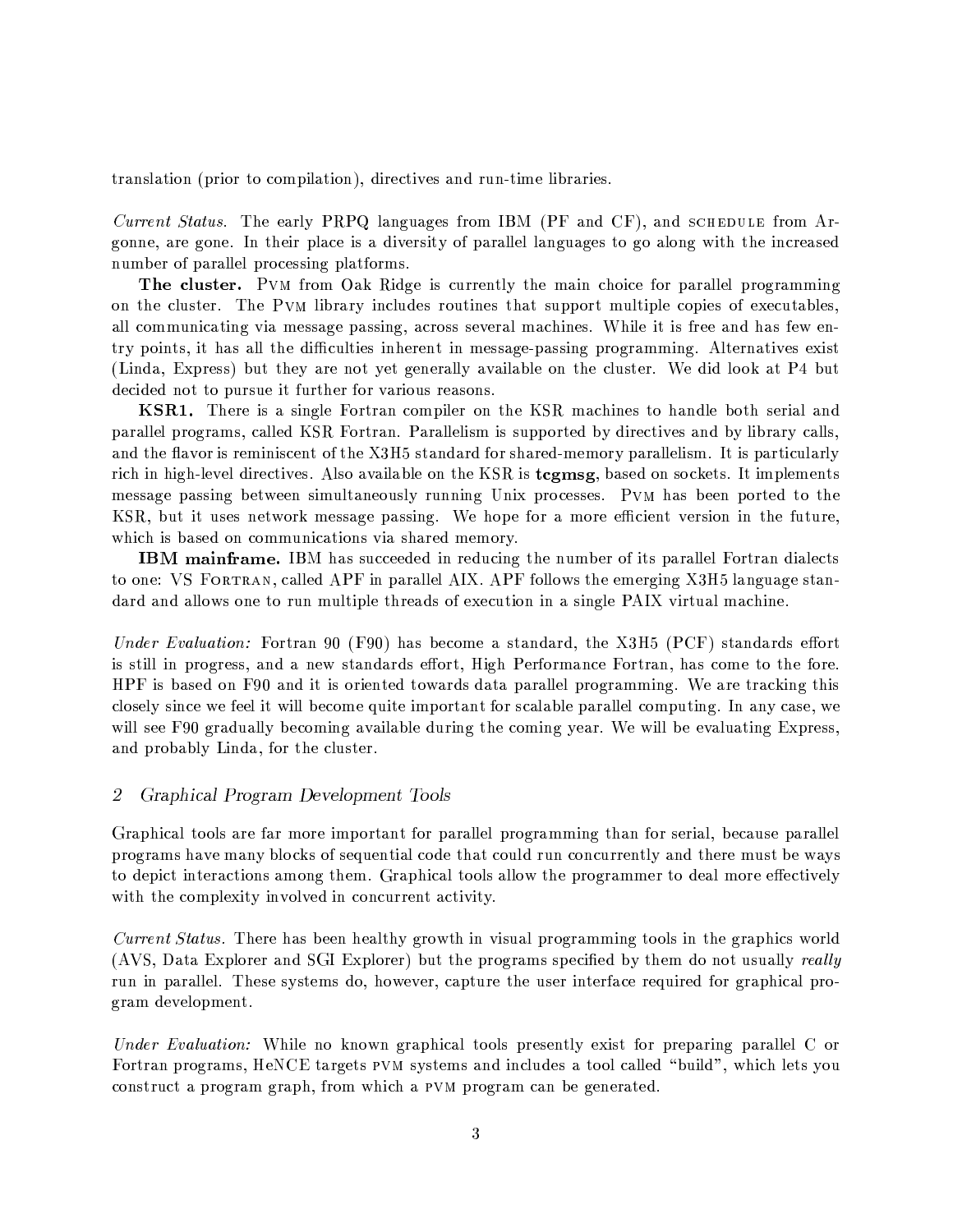#### 3 Source Analyzers and Restructurers

Source analysis (beyond that provided by the compiler) is crucial for parallel programs. We are not at the stage where compilers can detect data use conflicts, thus it is necessary for the user to analyze the source to make sure that correct directives are given to the compiler. Source analyzers assist in this process. The ideal source analyzer is interactive and informative.

The difference between an analyzer and a restructurer is that a source restructurer actually rearranges the sequential Fortran program to make it safe to parallelize. Also in this category are structural editors, which make sure the program conforms to the parallel language syntax. Automatic restructuring proceeds without help from the user; interactive restructuring is a giveand-take between human and machine. The ideal tool will automatically restructure code, and will accept partially parallelized code.

Current Status. Three years ago we relied on PF and PTOOL, both in CMS. They have now been replaced by Unix equivalents. PAT, then under evaluation, has been mainstreamed. This tool from Georgia Tech., good for all platforms, reorganizes the Fortran program under guidance from the user. It points out the dependences that prohibit parallelism, and then suggests ways to remove them. Once the user selects the method of choice, PAT goes ahead and changes the program's source, creating an updated file suitable for compilation (currently supported are IBM's APF, Cray's micro- and macro- tasking, and KSR tiling).

We have also acquired Baseline F0RGE90 from Applied Parallel Research. Like PAT, it is interactive and fairly intelligible. This is an all-purpose Fortran analysis tool providing call graphs, use/def chains, instrumented code for timing purposes, and in-depth consistency checking. FORGE90 is for analysis only and does not emit parallel code.

**The cluster.** We have nothing as yet for the cluster of RS/6000's, though one could use a tool like PAT to determine where data need to be exchanged as messages. FORGE DMP has been ordered as a potential tool for creating parallel programs based on message-passing systems such as PVM. HeNCE will generate a PVM program, given a graph of the program's data flow and dependencies in a C program, but most people will find this too complicated. Also it does not currently work for Fortran programs on IBM RS/6000's so it is of limited use in the cluster.

KSR1. KAP is a preprocessor which analyzes loops and generates KSR Fortran parallel directives. Like PAT, it is helpful in telling the user which data dependences exist in each loop. Unlike PAT, it is not an interactive tool. Finally, for the user who wants to tile loops by hand (without KAP), the combination of PAT and FORGE can be particularly useful. ParaScope from Rice University is another restructurer that is under evaluation.

**IBM mainframe.** Both the VAST-2 preprocessor and the APF compiler will automatically parallelize some loops if there are no dependences. Both will print out extensive analysis of each loop. PAT is perfect for the IBM because it can interactively generate source input for the APF compiler from a serial Fortran program, as well as read in partially parallelized code. We have three or four tutorials online to help users use it.

Under Investigation: Other than ParaScope, no code restructurers are under evaluation. We looked at E/SP, but since it runs only on Apollos we had no further interest in it.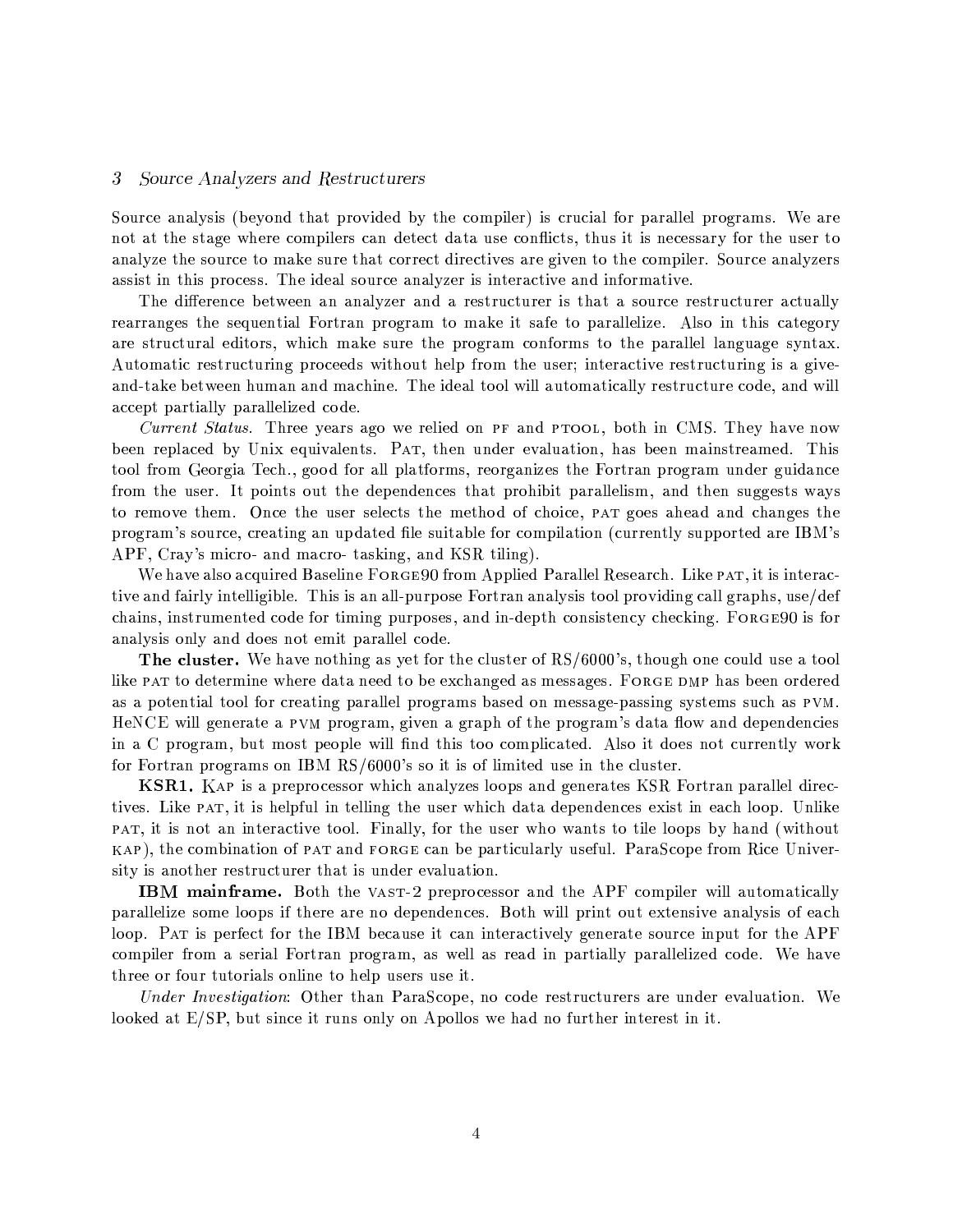#### $\overline{4}$ Locality Analyzers

Locality analysis is used in serial programming to reduce paging and cache misses, based on analysis of subscripts and strides. Locality analysis is more complex for parallel programs, because different execution units share the same data. Here, locality is needed to minimize storage conflicts, as well as to minimize paging and cache misses. Locality analysis is also helpful in determining which pieces of code could profitably be run in parallel.

Current Status. Despite the universally acknowledged need for such tools, there are very few locality analysis tools out there. We looked at a few prototypes during the past three years, but found nothing that was very usable. We still are on the lookout for more tools that can be used to help partition program data.

**The cluster.** Nothing is available at present, though there are some interesting system trace tools on the RS/6000 that require you to be "root" to run them.

**KSR1.** The pmon library (described below under execution analysis) records cache misses and generally provides information helpful in organizing data effectively. Some users have found it to be invaluable for organizing their data to achieve more locality. Other than that, locality on the KSR is achieved by following some rules of thumb and knowing the cache line sizes.

**IBM mainframe.** The output of the APF trace facility (see below) will give you an idea of how often common areas were copied back and forth.

Under Evaluation: There is a tool from Rice that analyzes locality with respect to hierarchical memories which might be useful. The MAPI/MAPA Facility from Argonne automatically instruments Fortran programs to record accesses to arrays; the generated trace output can be viewed graphically. HPF will give the programmer more control over locality, but help will be needed to analyze locality. APR has also announced a locality-related tool; we will look at this when it becomes available.

#### Canned Parallel Code. 5

Third party software that has already been parallelized gives users a jump-start on parallel processing. Parallel libraries that can be called from serial programs also help. In the three years since the last report, however, very few third party programs have been parallelized on any platform. A few exceptions are listed below.

Current Status. ESSL and LAPACK both contain parallel routines that can be used in applications. They are on the cluster, but they are not documented; furthermore, they are coded in terms of IMCS, a special communications package for optical fiber and switch. COLORS is a QCD program on the IBM mainframe, but it has not been well documented; the KSR has the richest set of codes including parallel make, a parallel random number generator, and some of computational chemistry packages: AMBER, CEDAR, X-PLOR, ECEPP, and DISCOVER. There is also a parallel matrix multiplier which people can use.

Under Evaluation: We will be receiving an early evaluation copy of Gaussian-92 parallelized for the KSR.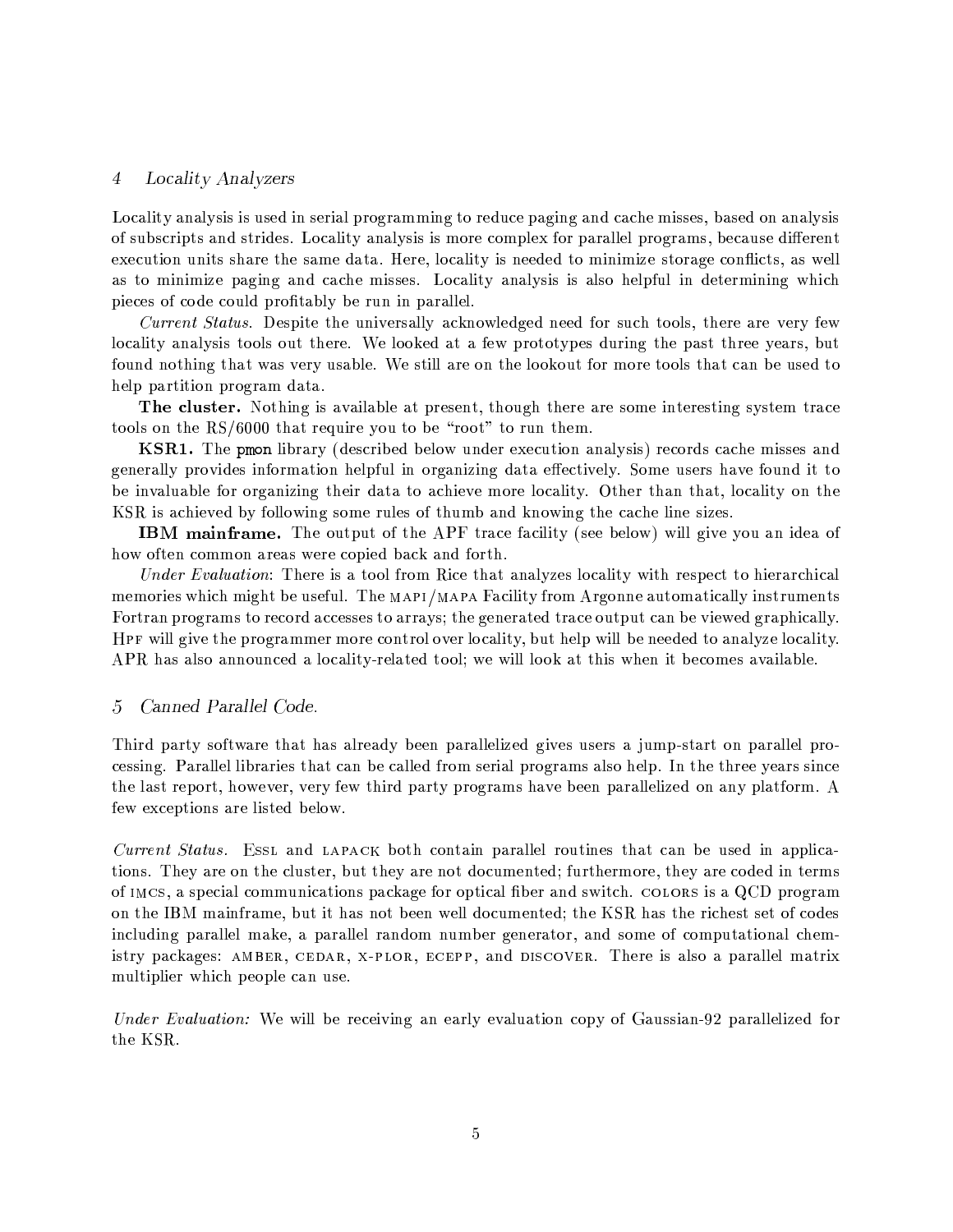#### 6 Debuggers.

Three years ago there was no hint of parallel debuggers anywhere. People used intermediate write statements in both serial and parallel programs. For serial programs, there was also the IBM supplied interactive debugging aid (called IAD). Fortunately, the intervening years have seen a lot of progress on the parallel debugger front, and some of the debuggers are beginning to be mature enough for real-world use.

*Current Status.* We have a parallel debugger on each one of our parallel platforms:

**The cluster.** On the cluster it is PVM programs we want to debug. **Xab**, which will display each PVM library call as it occurs, can be used as a limited debugger. You must link your program with a specially instrumented version of the PVM library to have this happen. At the present time, one cannot use dbx, the standard Unix debugger on PVM programs, because you cannot "attach" the debugger to executables at run time. However, you could use a proprietary new parallel debugger from IBM called **pdbx** to do this. It is also the case that **ndb**, the Express debugger, can be attached to running processes.

**KSR1.** The KSR has a production-quality parallel debugger called **udb**. This debugger comes in both line mode and as an X client, and is very reminiscent of gdb from the FSF. It is a very full-functioned debugger, including two different ways to handle parallel break-points and the ability to monitor user-defined subsets of threads.

**IBM Mainframe.** A new debugger called **pdd** (Parallel and Distributed Debugger) has recently completed staff test. This full-screen, X-based debugger has been under development at IBM for several years. Not all debugger features are yet implemented, but **pdd** has the advantage of showing the source program that is being debugged. You can use the mouse to go from one thread of execution to another, and the source code and local data display is scrolled accordingly.

Under Evaluation: Evaluation of the Express debugger has not yet begun.

#### Execution Analyzers.  $7^{\circ}$

Execution analyzers tell the user 'what happened when' during the execution of a program. Execution analysis is an activity very similar to debugging, but relates more to performance than to locating errors. Tools are needed to help the user understand what happened while running a parallel program because parallel execution is so much more complex than serial. Tracing tools are also useful for load balancing, and for selection of coarse vs. fine-grained parallelism. The tools range from static to animated displays, ascii to graphic output, and from summary to detailed. It should also be noted in passing that sequential profiling also has a role to play in parallel programming: hot-spot analysis almost always preceeds the reprogramming process. Standard Unix tools such as **prof** as well as Baseline FORGE90 's profiling can be used for this purpose and will not be discussed further.

*Current Status.* Three years ago we were looking at building our own program execution animation tool, called *Speedo*. We also had SCHEDULE's trace animation facility. These have fallen into disuse. We now have other execution analysis tools on all our machines, some of which came for free when we switched to Unix (prof, gprof, time, etc.). The remaining execution analysis tools are in early stages of development, but are still quite useful.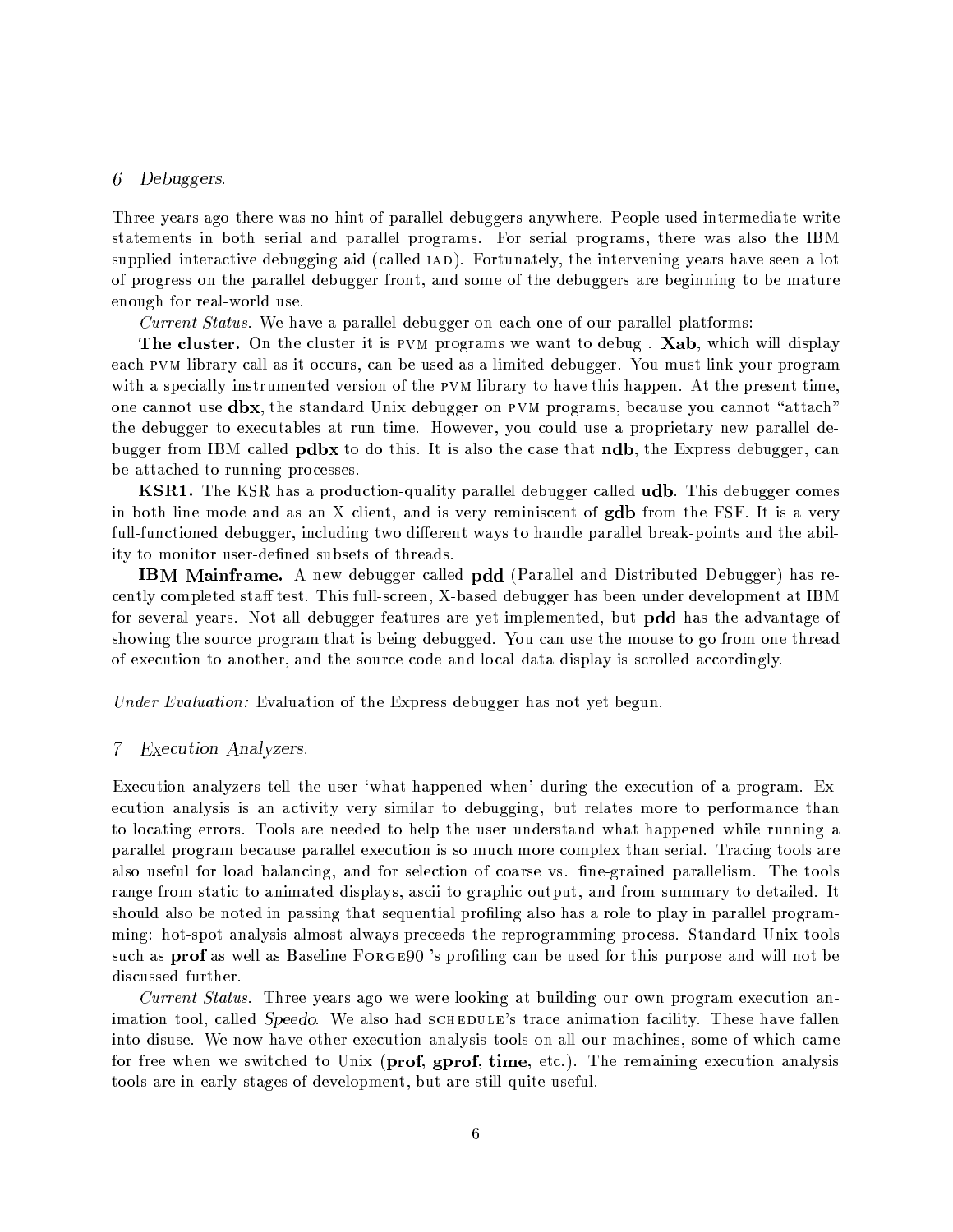**The cluster.** PVM programmers will find that running the PVM daemon interactively (use the  $-i$  flag) is a good way to examine periodically the state of the various PVM program instances during execution. For a more complete trace, you can link your program with XAB's instrumented PVM libraries and run XAB's monitor process, abmon, concurrently with your program. You can view the resulting trace via the xab visualizer or you can translate the trace to PICL format and see its animation via ParaGraph.

**KSR1.** The KSR has an environment variable, which when set, will output a log of all thread events. The variable is PL\_LOG and the monitoring is handled by the presto run-time library. More recently, the **pmon** facility has been added to the operating system; calling its routines can give a complete dump of system and application activities, such as cache misses. This library relies on built-in hardware support to summarize execution events on a per-thread basis.

**IBM mainframe.** The old PF trace facility and TAT have been replaced by the new APF Parallel Trace and TMVIEW. In order to trace a parallel program, the user merely adds the -trace option at execution time, or the -f'etrace' option at compile time. This provides a binary output file containing all the parallel events that occurred during execution of an APF program. TMVIEW is an X client which gives the user a graphical interpretation of the output and a more intuitive feel for what happened during execution. Or, one can use **apftrmap** which formats the trace file into readable ascii. In addition, locally-written timer routines plus a routine that returns the id of the running process can also be used to give non-graphic output describing program execution.

*Under Investigation*: We intend to have a closer look at Pablo, an execution analysis tool from the U. of Illinois (Dan Reed's group).

#### $7.1$ **Execution Predictors**

This is an emerging class of tools which tell the user 'what will happen when'. Like simulators, these sorts of tools are often table driven, where the table contains parameters describing a particular target system or machine. By simulating the instructions in the program, the execution predictor can estimate the performance of the program when run on the real machine. Such a tool is useful only if so much of the execution can be elided that the simulation takes less time than the actual run, or prior to arrival of the actual hardware.

### Performance Monitoring. 8

Performance monitoring is slightly different from execution analysis, in that execution analysis is devoted more to what happened, whereas performance monitoring indicates efficiency and speed of what happened. Timers, of course, are key. Profilers are also useful. The FORGE profiler, for example, works on all our platforms (but currently on serial programs only) and gives the elapsed user CPU time of each subroutine and each loop within the subroutine. The next version (8.7) will provide a similar level of profiling for parallel programs.

*Current Status.* A number of performance monitoring tools are available.

**The cluster.** ParaGraph provides some summary charts that give you a clue to the performance of your program. One of the more useful charts, the gant chart, shows for each processor the total idle time, system time, and user time. Other than that, you are pretty much left to calling timers judiciously. The most precise timer on the cluster of RS/6000's is a one-hundredth second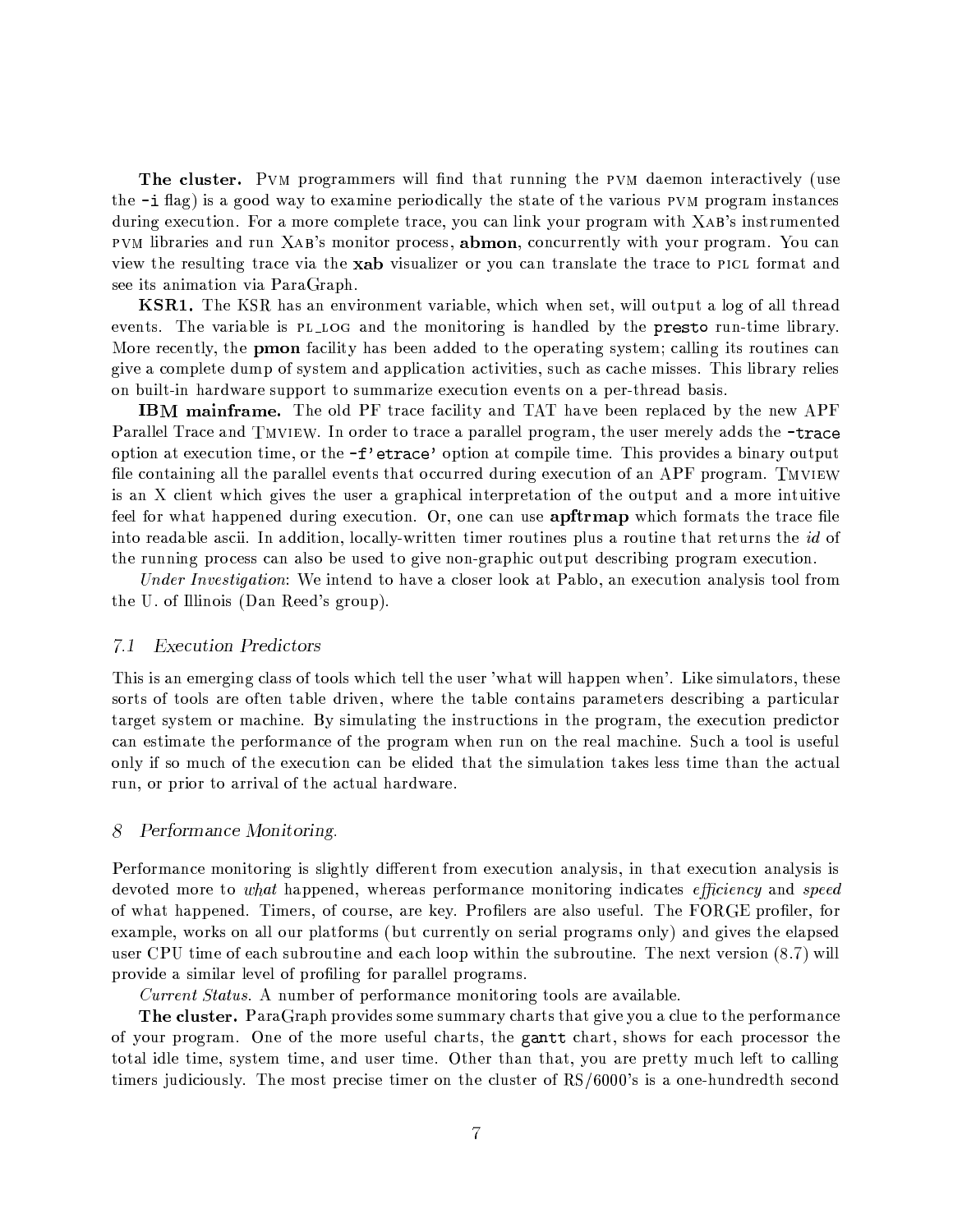timer (mclock).

**KSR1.** The **pmon** library on the KSR counts up to 18 different kinds of system events and is invaluable for performance monitoring. The system events include times, cache misses, and context switches. Prof and gprof works for multi-threaded programs so they actually are useful for monitoring the performance of a parallel program, as well.

**IBM mainframe.** We produced some timers locally that can be used with parallel programs, and these are currently available in the faux library. You can get an idea of the concurrency actually achieved by your parallel program by using TMVIEW to look at a trace.

*Under Investigation:* Pablo (mentioned above) might have some tools for analyzing performance of the program as well as watching parallel events as they occur. As mentioned above, we will be receiving a parallel program profiler with FORGE90 DMP.

### Hazard Detection. 9

Given the probe effect of parallel debuggers, it is especially important to have tools that point out potential hazards (race conditions) in parallel programs. Of potential interest are tools which, presented with a set of data and a program to run on that data, will list anomalies if any exist. These tools can be used to guarantee that you have no race conditions. They do not work for cases where data are not reproducible, such as real-time applications.

Current Status. The data dependence tools (PAT, KAP) point out data dependences. This is a limited form of hazard detection.

### Under Evaluation: ParaScope

#### Interprocedural Analysis (IPA). 10

For parallel programs, interprocedural analysis is extremely important if one wishes to achieve optimal coarse-grained parallelism (what routines can run in parallel?) as well as optimal finegrained parallelism (can loop iterations that call subroutines be executed in parallel?). It is essential for modern parallel languages such as HPF.

Current Status. PAT and FORGE90 both do IPA, depending on how much of the source program you give them.

KSR-1 KAP can inline code in order to perform IPA and thus expose more parallelism.

**IBM mainframe.** VAST-2 is supposed to do in-line expansion, which is a limited solution to the problem.

### Under Evaluation: ParaScope.

#### Program Database. 11

Given the importance of interprocedural analysis combined with the extra burdens placed on the compiler of a parallel language, one needs a sophisticated database system in order to have incre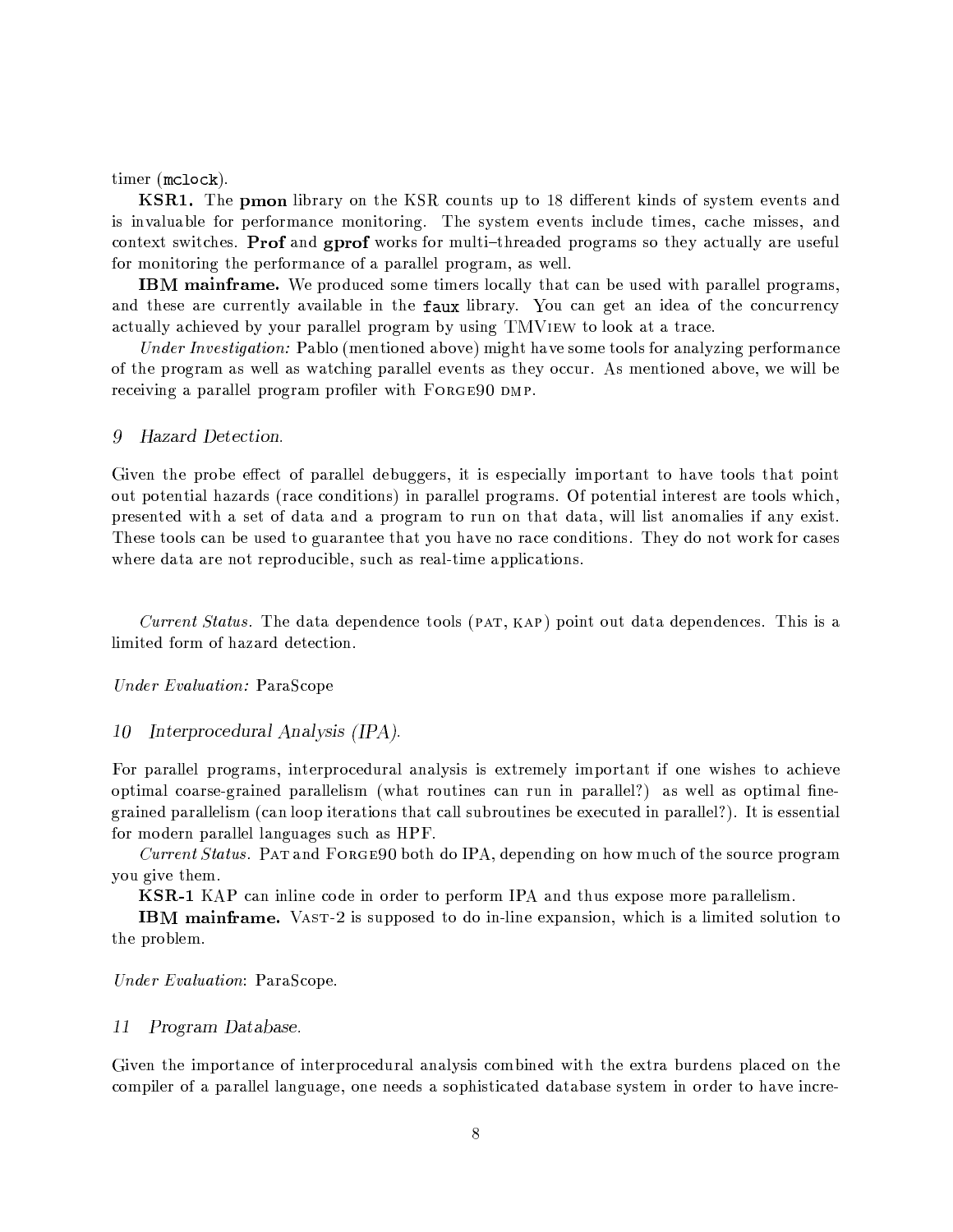mental compilation. Program databases are also becoming increasingly important in the area of instrumentation and performance analysis.

Current Status. Three years ago the best we could offer our users for a program database was the ICA function for the IBM serial compilers. We were looking at PTRAN, but that never really got past the prototype stage. Now we have FORGE90 which is a complete database for programs. You can include as much or as little of your source as you want; you can include timing information if you want; FORGE90 performs incremental analysis. It does not do incremental compilation, since it is not a compiler.

*Under Evaluation*: ParaScope will support integrated program databases, and it is also a compiler.

#### 12 Portability Tools.

Portability is achieved for serial programs primarily by coding in Fortran and using standard libraries. Things are nowhere near as rational in the world of parallel programming, where each vendor has its own dialect, and a great coding chasm divides shared memory systems from distributed memory systems. A common parallel Fortran language is still needed.

Current Status: The need for portability has not gone away in the last three years. The major change we have seen is that F90 has become the Fortran standard, the HPF has proposed a definition for a data parallel F90-based language, and the ANSI X3H5 has been meeting to establish a standard parallel language for shared memory machines. Coding in PVM and plain f77 Fortran is currently the most portable way we have of writing parallel programs, because both can be found on many computers.

FORGE90 is a portability tool as well, in that you can generate a message-passing program from your serial (Fortran 77) program. This message-passing program can then be linked with any number of standard message-passing libraries, such as PVM, to run on a specific system. This portability depends, however, on your having purchased at least one copy of FORGE90 DMP and on each potential target having licensed APR run-time library, and having another "real" messagepassing system to support that library.

### **Hybrid Program Development Systems**

We do not yet have any hybrid static/execution analysis tools, but they show promise. The idea is to share information gleaned from source analysis of the program (which is static) with the run-time system, and vice versa.

For example, the adversary scheduling system proposed for the ParaScope programming environment would pick out a "dangerous path" through one's program based on possible conflicts and race conditions as determined by source analysis; then the program would be forced to take this execution path. If all works well, the program should execute correctly under any other schedule as well.

Examples of information flowing from execution back into compilation included PTRAN and PFDE, which collected run-time statistics and stored them in the program database. These statistics would be available to the compiler when it next compiled part of the program. This could help the compiler optimize the program. These were prototype systems, however, and did not survive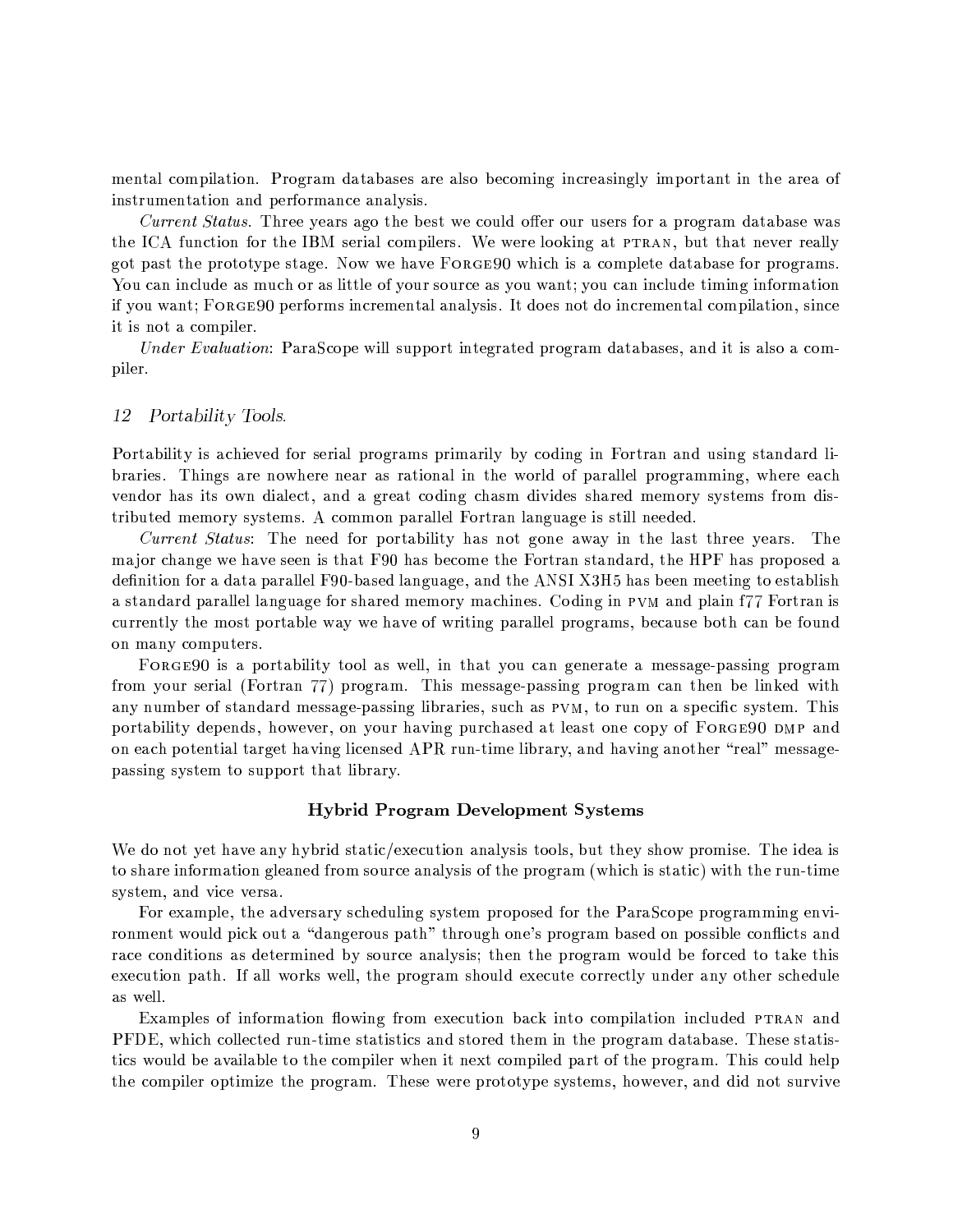the evaluation period. Since then, nothing else has come along to replace them. Compilers still remain quite ignorant of run-time statistics. An exception to this is FORGE90 (which is not really a compiler); it can take run-time statistics into account to determine which loop to parallelize next.

### The Workstation Environment

The growing interrelationship between workstations and parallel programming tools has been explosive. Three years ago we wrote:

The role of the workstation in parallel programming cannot be overlooked. The more graphical the programming tools, the more likely it is that a scientific workstation is used as the display device. On the other hand, source and locality analysis are sufficiently computeintensive that it may be desirable to carry out this portion of the process on the supercomputer itself. The compiler will almost certainly reside on the supercomputer. Thus workstations and the supercomputer will be used in conjunction with one another.

This statement remains true today, except that the single supercomputer has been joined by multicomputers and massively parallel machines. The parallel tools reside all over the network, with some pieces residing on the parallel platform and other pieces on a workstation or the user's own system. The growing ubiquity of X servers has allowed this. Three years ago,

... all *production* CNSF tools are mainframe-based (using 3270 graphics terminals for display) while most of the tools being *evaluated* are workstation-based. TIG is gambling on a large increase in the numbers of workstations on scientists' desks.

Our gamble paid off. Plenty of users are able to use graphical tools; a much faster network has been put in place across the nation; X has become a default standard practically everywhere. 3270 graphics terminals have disappeared. Another expectation we had three years ago was that

Unix will be the program development system of choice. We expect that the emergence of good programming tools at the CNSF will be directly correlated with the emergence of AIX and increased ubiquity of workstations. Fortunately, the computer science establishment has given us a head start on preparing for these eventualities.

One issue that seems to have been settled by time and experience is the toolkit vs. environment approach. The difference is one of degree and interchangeability; toolkits are mix and match, environments are complete and contained and stand alone. We investigated complete environments such as PTRAN and  $\mathbb{R}^n$ , and individual tools such as PAT. Combinations of tools seem to work best. The Scientist's Workbench became popular because it allows the user to mix and match tools within a consistent environment. We have conceived of a "Parallel Programming Toolkit" based on the SWB, and have produced one example (the PVM Workbench), but have not yet had the resources to pursue this further.

Another issue is the inconvenience associated with preparing one's program on one computer (the workstation) to run on another computer (the parallel processor). Many find this acrossmachine program preparation inconvenient. One motivation for the Scientist's Workbench project is to make this process more transparent to the user. For example, one can hope that with better tools, the programmer will never knowingly use "ftp" in the program preparation process.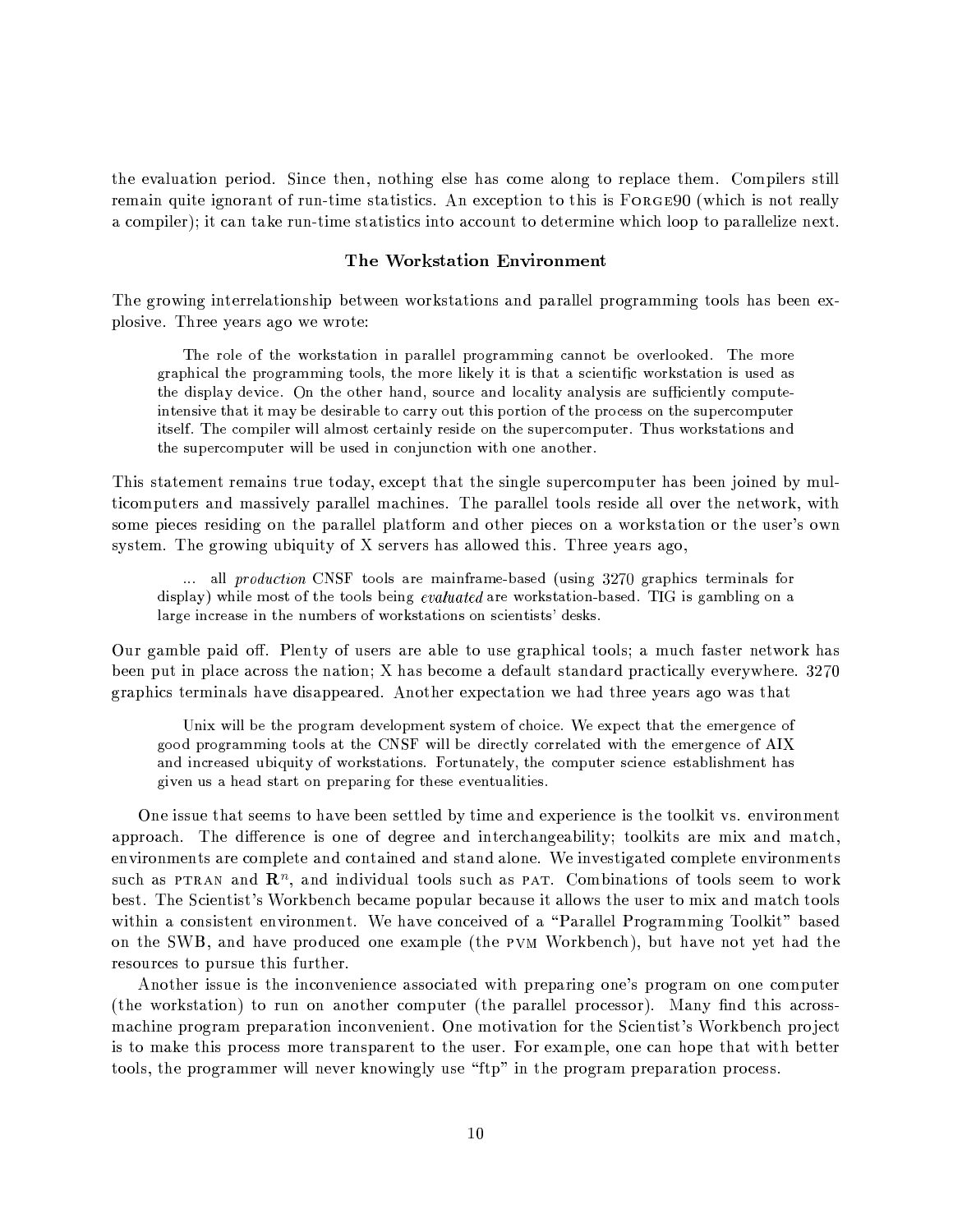When DCE becomes a reality, this issue may be settled once and for all. In the meantime, a client/server approach to parallel programming tools is indicated. While client/server computing is still a new idea to many people, and systems staffs are reluctant to set up "server" userids, we plan to work toward setting up a parallel programming tools server that can be transparently accessed from all our parallel platforms, and perhaps indeed from elsewhere within the MetaCenter. Optionally, a parallel programming workbench could be used to organize these tools.

### Summary

The major advance made in the last three years has been in debugging for parallel programs. From being a glaring omission from the list of tools for parallel programming, it has gone to availability on all our parallel platforms (at least in a prototype stage). Why the progress? Because parallel debugging was an interesting problem, and many research groups worked on it. Along the way, tool developers began picking up experience with graphical techniques and user interfaces. The coincident explosion in the popularity of X11 meant the development of many graphical tools, not just for debugging. Who knows: perhaps in another three years, even compilers will be graphics based!

It is still true that for every ten tools we encounter, we probably look at five rather closely, bring in three for evaluation, and put one into production. As part of this process, we still have the problem that once the tool is moved into production, how do we train users to use it? How do we get consultants to play with the tools and become familiar with them? How do we motivate users to use the tools, which are not yet as user-friendly as we would like? The answers to these questions still need to be discussed within the CNSF at large, but clear progress here can be seen.

Parallel programming tools have become a standard part of the curriculum, and more consultants are learning them. But using them is still a major intellectual challenge. Properly interpreting the trace of a parallel execution is still just about as difficult as doing the parallel program in the first place. The solution to this problem lies in the hands of the trainers and educators as much as the tool developers. More feedback from users to developers will be the key to a better programming environment in the years to come.

### Acknowledgements

Thanks to Marcia Pottle for rounding up all the information on KSR parallel tools, to Ros Leibensburger for helpful suggestions to improve the clarity of the presentation, and to David Presberg and Steven Hotovy for recommendations on content. Especial thanks to all our users who have used and been abused by the parallel programming tools at the CNSF and provided their feedback.

> The IAT<sub>F</sub>X source for this document is on eagle:f7f/PAR-TOOLS/parallel.tools and on snake:/nfs/snake/home/bergmark/reports/PAR-TOOLS/parallel.tools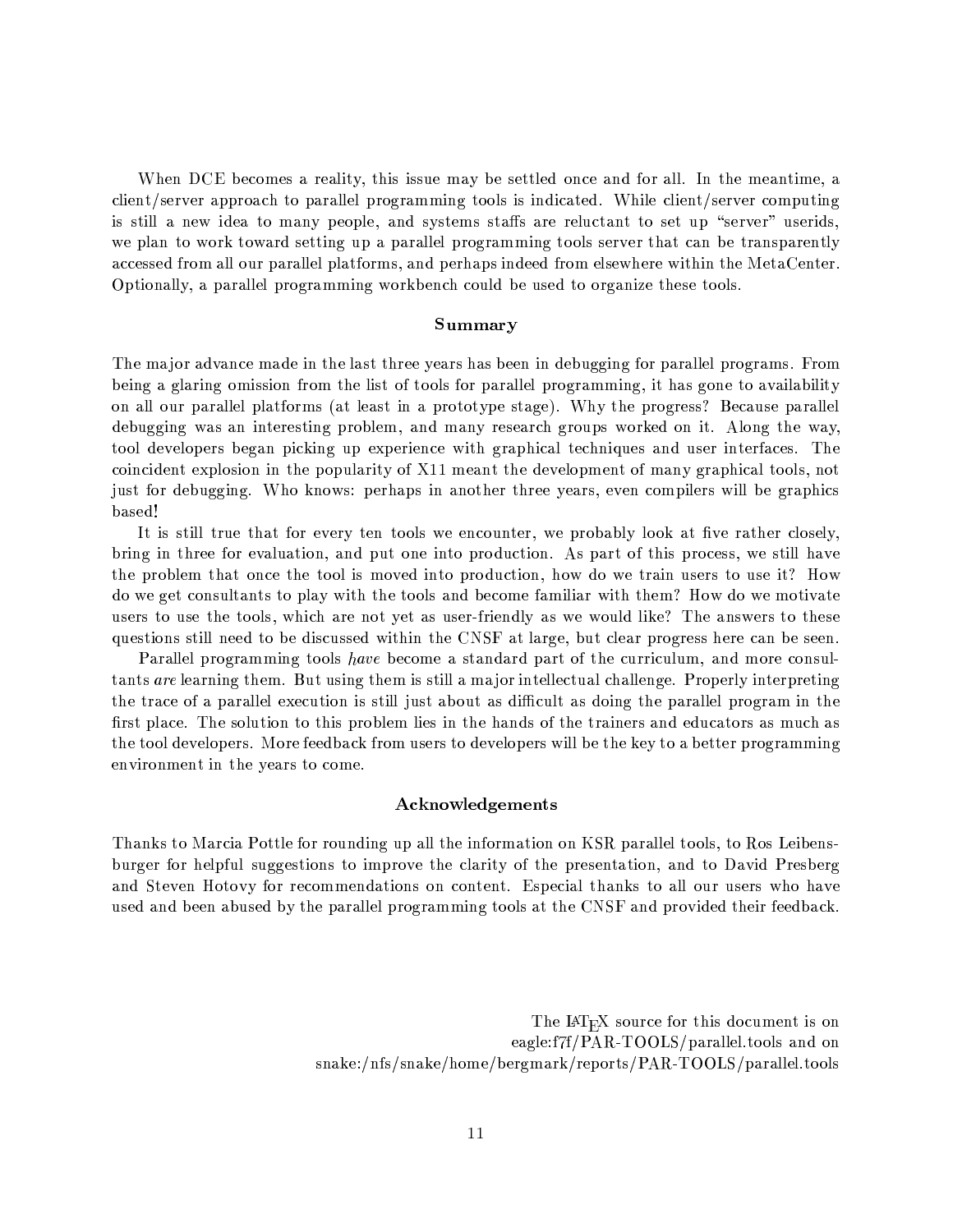|                            | In Production and       | Here - Under       | Not yet here, | Possible in          |
|----------------------------|-------------------------|--------------------|---------------|----------------------|
| Type of Tool               | Available to Users      | Evaluation         | but Will Be   | the Future           |
|                            | APF                     |                    | F90 versions  | <b>HPF</b>           |
| Languages                  | <b>PVM</b>              | <b>EXPRESS</b>     | of Fortran    | Linda                |
|                            | <b>KSR</b> Fortran      | tcgmsg             |               |                      |
| Graphical                  |                         |                    |               |                      |
| Program Develop.           |                         |                    | HeNCE         |                      |
| Tools                      |                         |                    |               |                      |
| Source                     | APF, PAT                |                    |               |                      |
| Analyzers                  | <b>KAP</b>              | <b>FORGE DMP</b>   |               | ParaScope            |
| and Restructurers          | Baseline FORGE          |                    |               | VAST-2 $(new)$       |
| Locality                   |                         |                    |               |                      |
| Analyzers                  |                         |                    |               | MAPI/MAPA            |
| Canned                     | <b>LAPACK</b> (parallel |                    |               | IMSL, NAG, ANSYS,    |
| parallel code              | BLAS), AMBER            |                    | <b>ESSL</b>   | <b>FIDAP</b>         |
| Parallel                   | udb                     | pdd                |               | adversary scheduling |
|                            |                         | pdbx               |               |                      |
| Debuggers                  |                         | <b>FORGE DMP's</b> |               | instant replay       |
| <b>Execution Analysers</b> | iproc(), abmon,         |                    |               |                      |
| non-graphic                | APF Trace, pmon,        | profiler           |               |                      |
|                            | timers, apftrmap        |                    |               |                      |
| graphical                  |                         |                    |               |                      |
| -static                    | TMView                  |                    | Pablo         | graphical            |
| -dynamic                   | ParaGraph               |                    |               | interface            |
|                            | Xab                     |                    |               | to pmon output       |
| Performance                | APF trace and           | <b>FORGE DMP's</b> |               | Pablo's              |
| Monitoring                 | TMView, prof,           | profiler           |               | instrumentation      |
|                            | gprof, pmon, timers     |                    |               | package              |
| Hazard                     | <b>PAT</b>              |                    |               | ParaScope's          |
| Detection                  | <b>KAP</b>              |                    |               | debugger             |
| Interprocedural            | FORGE                   |                    |               |                      |
| Analysis                   | <b>PAT</b>              |                    |               | ParaScope            |
| Program                    |                         |                    |               |                      |
| Database                   | FORGE90                 |                    |               | ParaScope            |
| Portable                   | FORGE90                 |                    |               | <b>PCF</b> Fortran   |
| Coding Tools               | <b>PVM</b>              |                    |               | <b>HPF</b>           |

Appendix I: Tools - Status and Prospects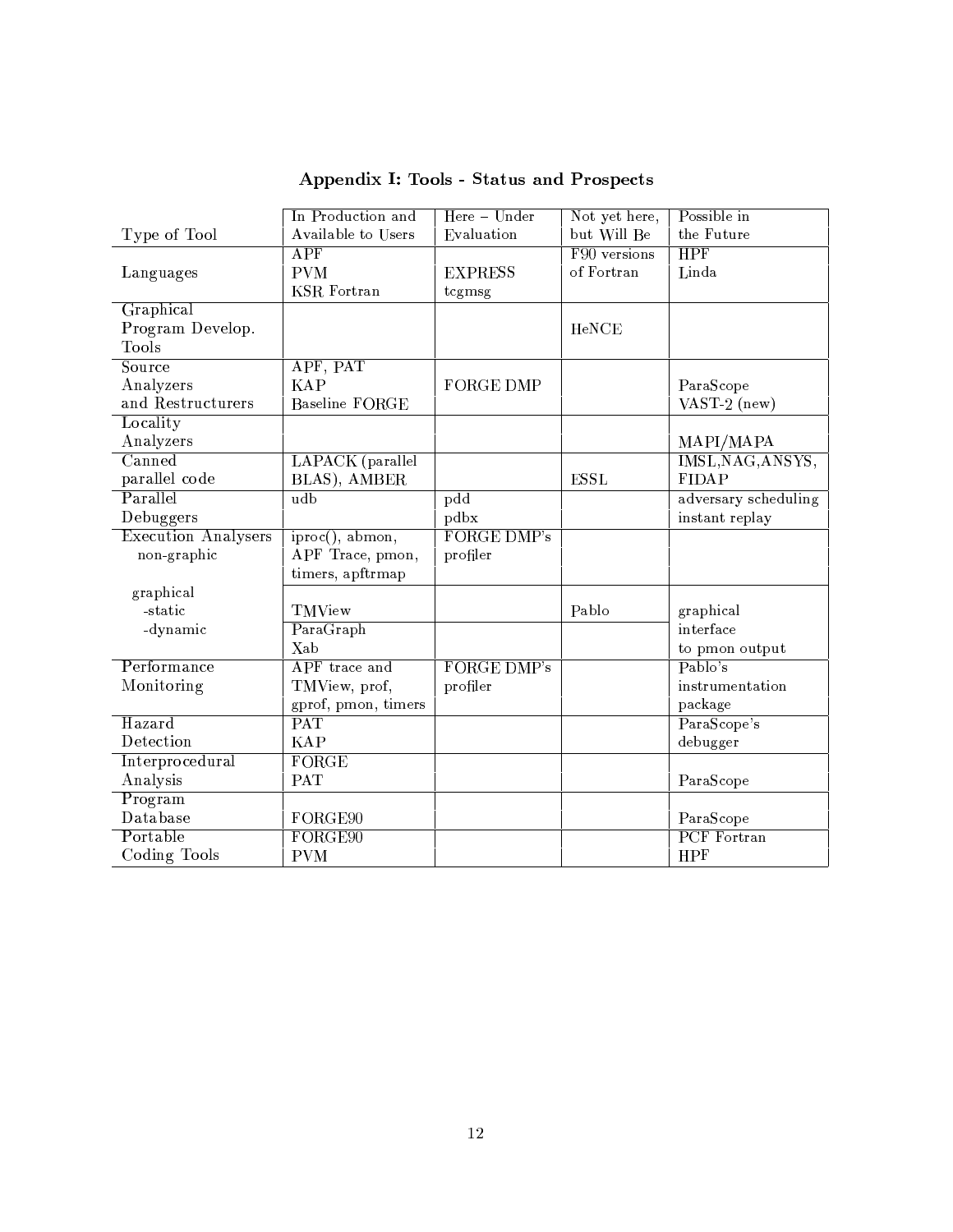Appendix II: Acronyms, Names, and Institutions

| abmon          | Part of the Xab package; captures the trace records from an in-<br>strumented PVM library and sends them to standard output or to<br>a file.                                                                                                                                                                   |
|----------------|----------------------------------------------------------------------------------------------------------------------------------------------------------------------------------------------------------------------------------------------------------------------------------------------------------------|
| $\bf AIX$      | IBM's family of Unix operating systems, based on the OSF<br>standard.                                                                                                                                                                                                                                          |
| $\bf{APF}$     | The parallel Fortran compiler for IBM's PAIX operating system,<br>which runs on ES/9000 supercomputers. Accepts the X3H5 emerg-<br>ing standard Fortran dialect.                                                                                                                                               |
| APR            | Applied Parallel Research, the vendor of the FORGE programming<br>product.                                                                                                                                                                                                                                     |
| <b>BLAS</b>    | Basic Linear Algebra Subroutines are the basic building blocks<br>of many linear algebra subroutine packages, including LAPACK.<br>BLAS-3 is for matrix-matrix manipulation and is especially well-<br>suited for parallel machines.                                                                           |
| <b>BUILD</b>   | Generated SCHEDULE programs from user-drawn flow charts, put<br>out by Argonne, used SunViews. Notable for being one of the first<br>two graphically based parallel programming tools. Has envolved<br>into one of the components of HeNCE.                                                                    |
| CF             | Clustered FORTRAN, designed to support coupled 3090 main-<br>frames. Now obsolete.                                                                                                                                                                                                                             |
| <b>CIO</b>     | A communications library that supports a fast optical fiber switch<br>from IBM. Replaces IMCS in AIX 3.2 on the RS/6000, but is not<br>as fast.                                                                                                                                                                |
| <b>CNSF</b>    | Cornell National Supercomputer Facility, part of the Cornell The-<br>ory Center; where the author works.                                                                                                                                                                                                       |
| <b>CSRD</b>    | Center for Supercomputing Research and Development, at U. of<br>illinois.                                                                                                                                                                                                                                      |
| <b>DCE</b>     | Distributed Computing Environment, an emerging OSF standard<br>that includes Kerberos, the Andrew File System, and other features<br>for network-based computing.                                                                                                                                              |
| E/SP           | An environment for parallel processing, developed by the Con-<br>current Computer Corporation in 1990, based partially on Jim<br>Browne's work at U. Texas, Austin. A unique feature of this envi-<br>ronment was a graphical interface for displaying data dependences.                                       |
| <b>ESSL</b>    | A scientific subroutine library available from IBM, notable for in-<br>cluding a set of 6 or 8 parallelized subroutines. These are not yet<br>available in PAIX, however.                                                                                                                                      |
| <b>EXPRESS</b> | A message passing communications library from ParaSoft, Inc. No-<br>table for inclusion of topological communication routines as devel-<br>oped originally for the Crystalline operating system at Cal Tech.<br>Now for heterogeneous networks of computers. Also includes tools<br>for debugging and tracing. |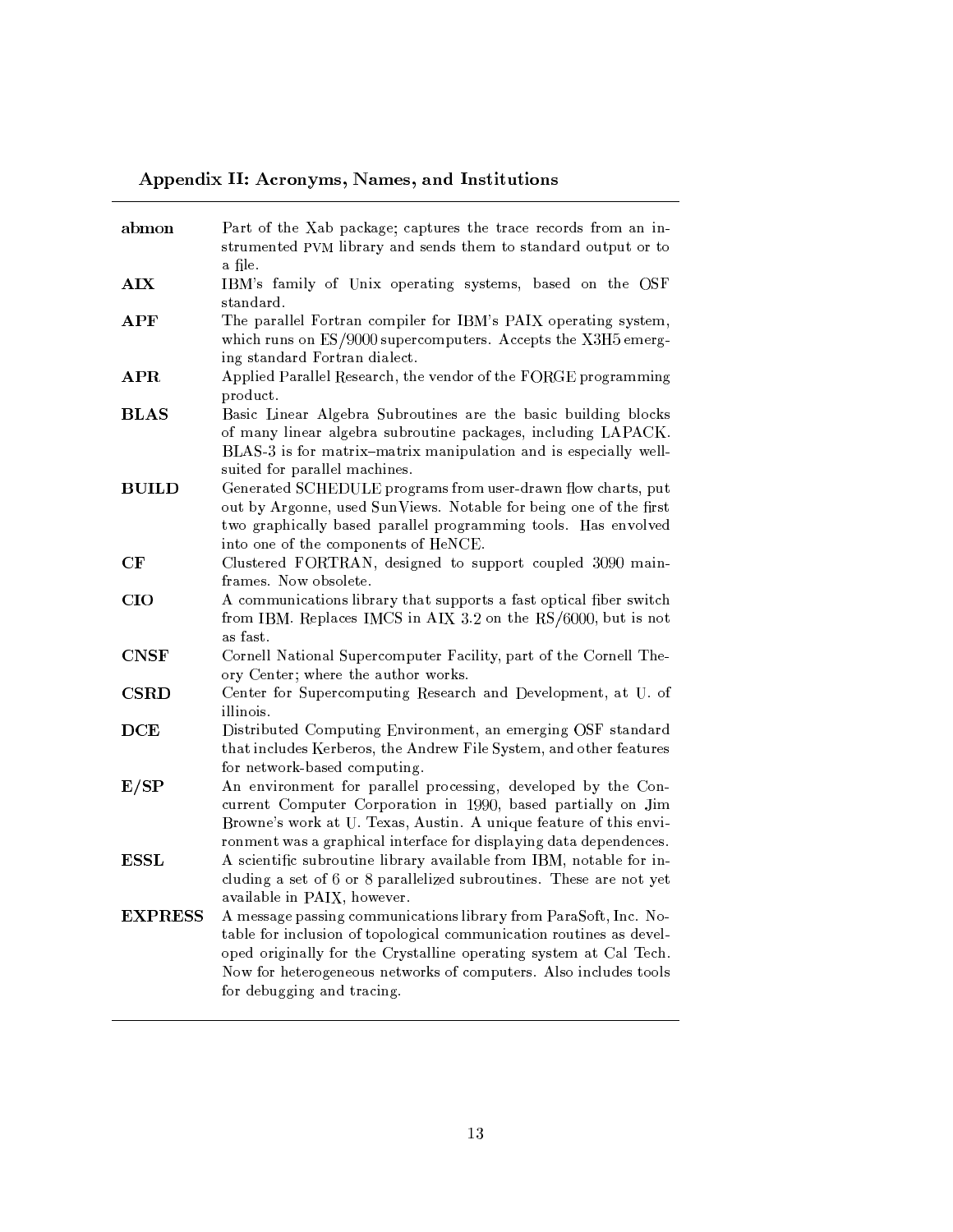| <b>F90</b>         | Fortran 90, the new standard for the Fortran programming lan-<br>guage. Compilers are slowly emerging for this replacement to the                                                                                                                                                                                                                            |
|--------------------|--------------------------------------------------------------------------------------------------------------------------------------------------------------------------------------------------------------------------------------------------------------------------------------------------------------------------------------------------------------|
| FORGE90            | FORTRAN 77 standard.<br>FORGE90 is an integrated collection of interactive Fortran pro-<br>gramming tools from Applied Parallel Research.<br><b>Baseline</b><br>FORGE90 is designed for analysis of Fortran 77 source. Analy-<br>ses include COMMON grids, variable tracing, call graphs, use-def                                                            |
| <b>FORGE90 DMP</b> | chains, and instrumentation for loop timings.<br>The Distributed Memory Parallelizer (formerly called FORGE<br>MIMDizer) is an "add-on" to the FORGE90 package which interac-<br>tively with the user parallelizes a Fortran program for distributed<br>memory systems. It generates an equivalent SPMD Fortran pro-                                         |
| $_{\rm FSF}$       | gram studded with calls to APR's message passing library which<br>in turn is implemented in one of PVM Express, P4, etc.<br>The Free Software Foundation is a self-supporting organization<br>that produces high-quality software freely available to the public;<br>this software is popularly called "Gnu software", which stands for<br>"GNU's not Unix". |
| $\bf{FTP}$         | File Transfer Protocol. Also the command that does it.                                                                                                                                                                                                                                                                                                       |
| <b>HeNCE</b>       | A package of tools that support the writing of PVM programs, avail-                                                                                                                                                                                                                                                                                          |
|                    | able from Oak Ridge National Laboratory.                                                                                                                                                                                                                                                                                                                     |
| <b>HPF</b>         | High Performance Fortran, an extension of F90 that includes data                                                                                                                                                                                                                                                                                             |
|                    | parallel directives. The draft standard is expected in January 1993.                                                                                                                                                                                                                                                                                         |
|                    | Orthogonal to the emerging X3H5 standard.                                                                                                                                                                                                                                                                                                                    |
| <b>HPFF</b>        | High Performance Fortran Forum, the body of people that met                                                                                                                                                                                                                                                                                                  |
|                    | over the course of 1992 to propose the draft definition of HPF.                                                                                                                                                                                                                                                                                              |
| IAD                | Interactive Debug aid available from IBM to go along with their VS                                                                                                                                                                                                                                                                                           |
|                    | Fortran compiler. Gives execution time profiles and supports inter-                                                                                                                                                                                                                                                                                          |
|                    | active debugging. Not currently available with Parallel FORTRAN                                                                                                                                                                                                                                                                                              |
|                    | or Clustered FORTRAN.                                                                                                                                                                                                                                                                                                                                        |
| <b>ICA</b>         | Inter-compilation analysis, a feature for VS Fortran, allows one to<br>save procedure headings and common declarations in a database,<br>which could then be used at compile time to perform IPA. A set                                                                                                                                                      |
|                    | of functions was provided to manipulate this database.                                                                                                                                                                                                                                                                                                       |
| <b>IMCS</b>        | Inter-Machine Communication System, available from IBM, to sup-                                                                                                                                                                                                                                                                                              |
| <b>IPA</b>         | port very fast communications over optical fibers. RS/6000 based.<br>Interprocedural Analysis. What aliases exist; constant Propaga-                                                                                                                                                                                                                         |
|                    | tion; what variables are used, and redefined by subroutine calls. A                                                                                                                                                                                                                                                                                          |
|                    | technique that is <i>necessary</i> for optimal parallel applications.                                                                                                                                                                                                                                                                                        |
| <b>KAP</b>         | A Fortran pre-processor from Kuck and Associates that inserts                                                                                                                                                                                                                                                                                                |
|                    | directives into a Fortran program to cause a parallelizing compiler                                                                                                                                                                                                                                                                                          |
|                    | to generate code for shared memory parallelism. We use KSR KAP,                                                                                                                                                                                                                                                                                              |
|                    | designed for the KSR1 machines.                                                                                                                                                                                                                                                                                                                              |
| KSR.               | Kendall Square Research, maker of scalablscalable parallel                                                                                                                                                                                                                                                                                                   |
|                    | computers.                                                                                                                                                                                                                                                                                                                                                   |
|                    |                                                                                                                                                                                                                                                                                                                                                              |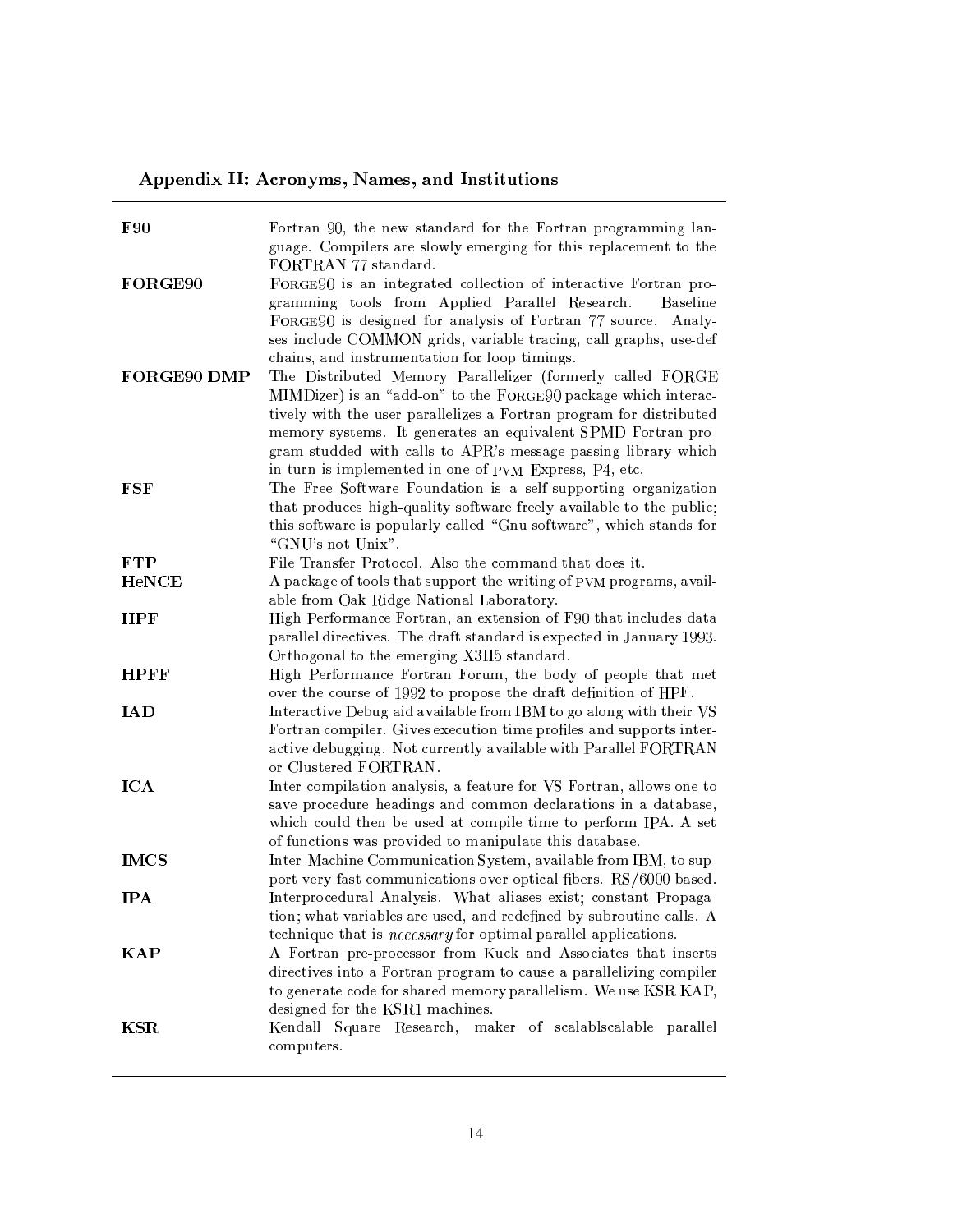| <b>LAPACK</b>         | A linear algebra package from Argonne designed especially for par-<br>allel machines.                                                                                                                                                                                                                                                                                                                                   |
|-----------------------|-------------------------------------------------------------------------------------------------------------------------------------------------------------------------------------------------------------------------------------------------------------------------------------------------------------------------------------------------------------------------------------------------------------------------|
| Linda                 | A Fortran or C dialect for parallel computing, from David Gelernter<br>of Yale University, marketed by Scientific Computing Associates.<br>It is based on a novel parallel programming paradigm, based on<br>tuple space and pattern matching.                                                                                                                                                                          |
| MetaCenter            | An initiative currently being undertaken by the four NSF super-<br>computer centers to define and implement a national machine room<br>via high-speed cross-country communication links filled with a di-<br>versity of supercomputers and accessed by common programming<br>methods and user interfaces.                                                                                                               |
| Pablo                 | An execution time analysis system by Dan Reed of the Univer-<br>sity of Ill., the outgrowth of Tapestry and Picasso instrumentation<br>systems. It supports program tracing and trace viewing.                                                                                                                                                                                                                          |
| PAIX                  | Parallel AIX, from IBM, that runs on ES/9000 parallel processors.<br>It is a multi-threaded Unix operating system that supports parallel<br>exeuction of individual jobs as well as parallel execution of the OS<br>itself.                                                                                                                                                                                             |
| ParaGraph             | A very well-known, highly regarded, very colorful, trace visualiza-<br>tion system written by Michael Heath and Jennifer Estridge while<br>at the Oak Ridge National Laboratory. The input to this visualizer<br>is PICL traces.                                                                                                                                                                                        |
| <b>Parallel Trace</b> | An execution time feature supported by the old IBM Parallel FOR-<br>TRAN compiler in CMS. It produced a trace of parallel events and<br>was invoked by the PAR(TRACE option. This has now been re-<br>placed by the APF trace feature.                                                                                                                                                                                  |
| ParaScope             | The successor to $\mathbb{R}^n$ for parallel programming. Includes PED, a<br>structured program editor, and an execution monitor for debug-<br>ging and performance monitoring. This software is under continu-<br>ous development by Ken Kennedy and his group at Rice University.<br>It also includes the beginnings of a Fortran D compiler.                                                                         |
| PAT/START             | A source analysis tool created by Bill Appelbe and Charlie McDow-<br>ell, a former student of Appelbe's. Consists of a Static Analysis<br>Anomaly Reporting Tool (START) and an interactive Paralleliza-<br>tion Assistant (PAT). Plans are for this tool to target PF and PFC<br>Fortran. One superior feature of PAT is that it will assist in paral-                                                                 |
| <b>PCF</b> Fortran    | lelizing already partially parallelized code. Appelbe is at Georgia<br>Tech, McDowell at the University of Santa Cruz.<br>Parallel Computing Forum Fortran is a standard parallel Fortran<br>dialect that the PCF has been attempting to define for about three<br>years now. Currently in X3H5 committee; if adopted, will stan-<br>dardize parallel FORTRAN across all vendors of shared memory<br>parallel machines. |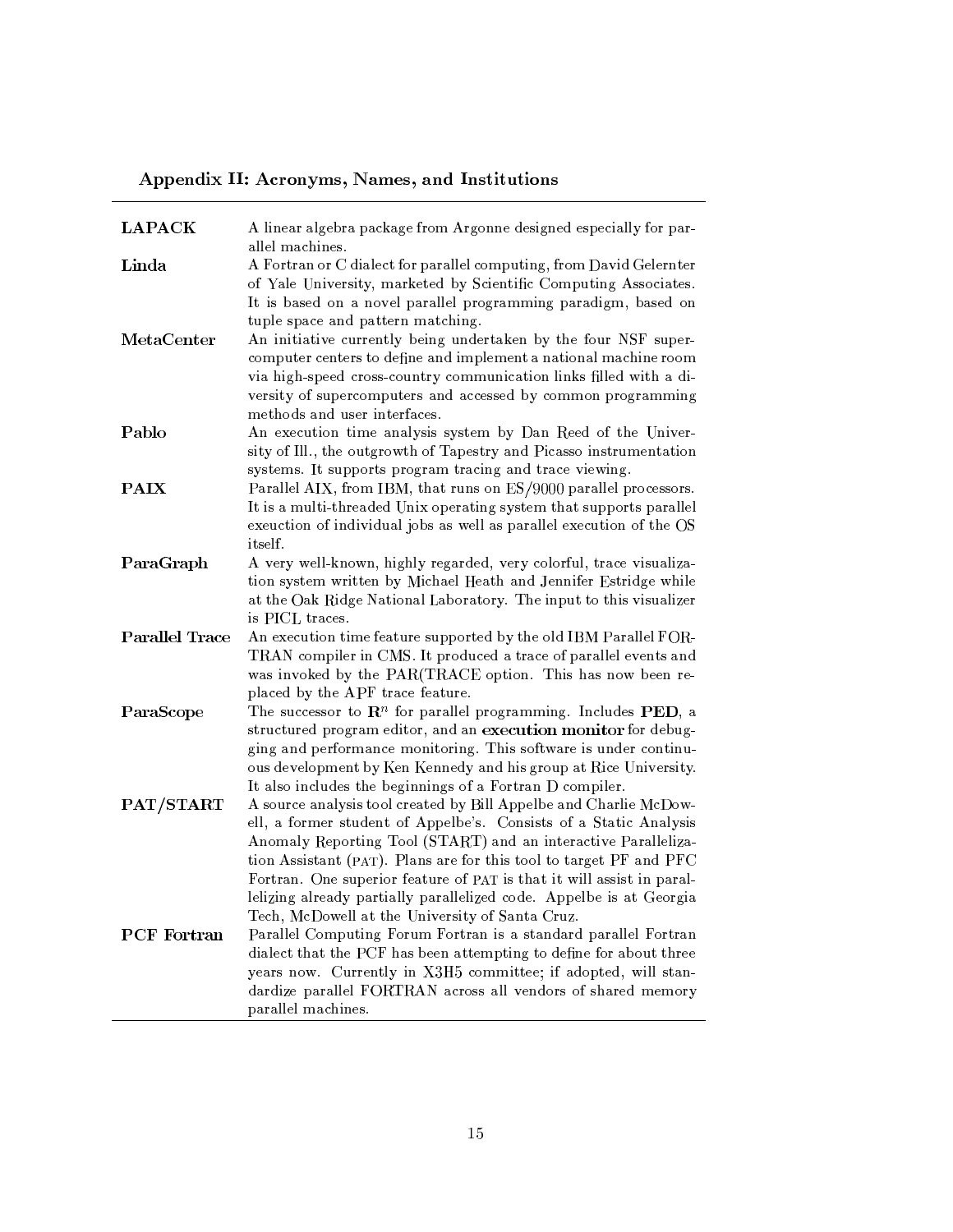- A parallel debugger from IBM's HPSS Laboratory, under early beta pdbx test at the CNSF. Based on dbx.
- Parallel Distributed Debugger, a parallel debugger from IBM's Re- $_{\rm pdd}$ search organization. Notable for being a unified view of a parallel program, rather than just an n-way dbx debugger.
- $\bf PF$ Parallel FORTRAN from IBM, based on an older version of VS FORTRAN. Also called the PRPQ language.
- **PFDE** Parallel FORTRAN Development Environment was an X11-based system developed by Dan Pease, a Computer Science professor at the U. of Syracuse, under IBM funding. There was a version at Cornell, which ran on an RT in Caldwell. But it was buggy, and TIG was never given access to it.
- **PICL** Portable Instrumented Communications Library, yet another message passing subroutine library, this one being one of the earliest. Most notable for producing a trace of the parallel execution, which can be graphically displayed by ParaGraph. Originally meant for the Intel iPSC hypercube computers.
- Please Request Price Quotation. An IBM designation for software PRPQ they want to sell only to certain selected customers on a limited support basis.
- **PTOOL** Installed for several years on the CornellF CMS machine, this tool analyzed each loop in a Fortran program to determine whether the loop could be parallelized and if not, to show which data dependencies would inhibit the parallelization. It had limited interprocedural analysis, and required a 3270-type terminal. It used a service virtual machine running PSERVE, a program analyzer. This has been functionally replaced by PAT, but PSERVE is still used by the ParaScope environment.
- **PTRAN** A comprehensive environment for producing parallel programs developed at Yorktown Heights by Fran Allen and crew. Part of the system was evaluated by TIG but it never passed prototype stage. Being programmed in  $PL/I$ , it had to be dropped entirely when we moved to Unix. It was notable for using a very fast, large, and efficiently programmed database. It generated Parallel Fortran as well as code for the RP3 and ACE-1.
- **PVM** Parallel Virtual Machine, another message passing library from Oak Ridge National Laboratory. Notable for its wide use at the current time and its relative simplicity. It runs over TCP/IP and supports a heterogeneous network of computers, usually workstations. Supports both Fortran 77 and C source programs.
- $R^n$ A programming environment for vectorizing Fortran code, produced by Ken Kennedy and his graduate students at Rice University. This has entirely been superseded by ParaScope, which runs under X11 and produces PF code.